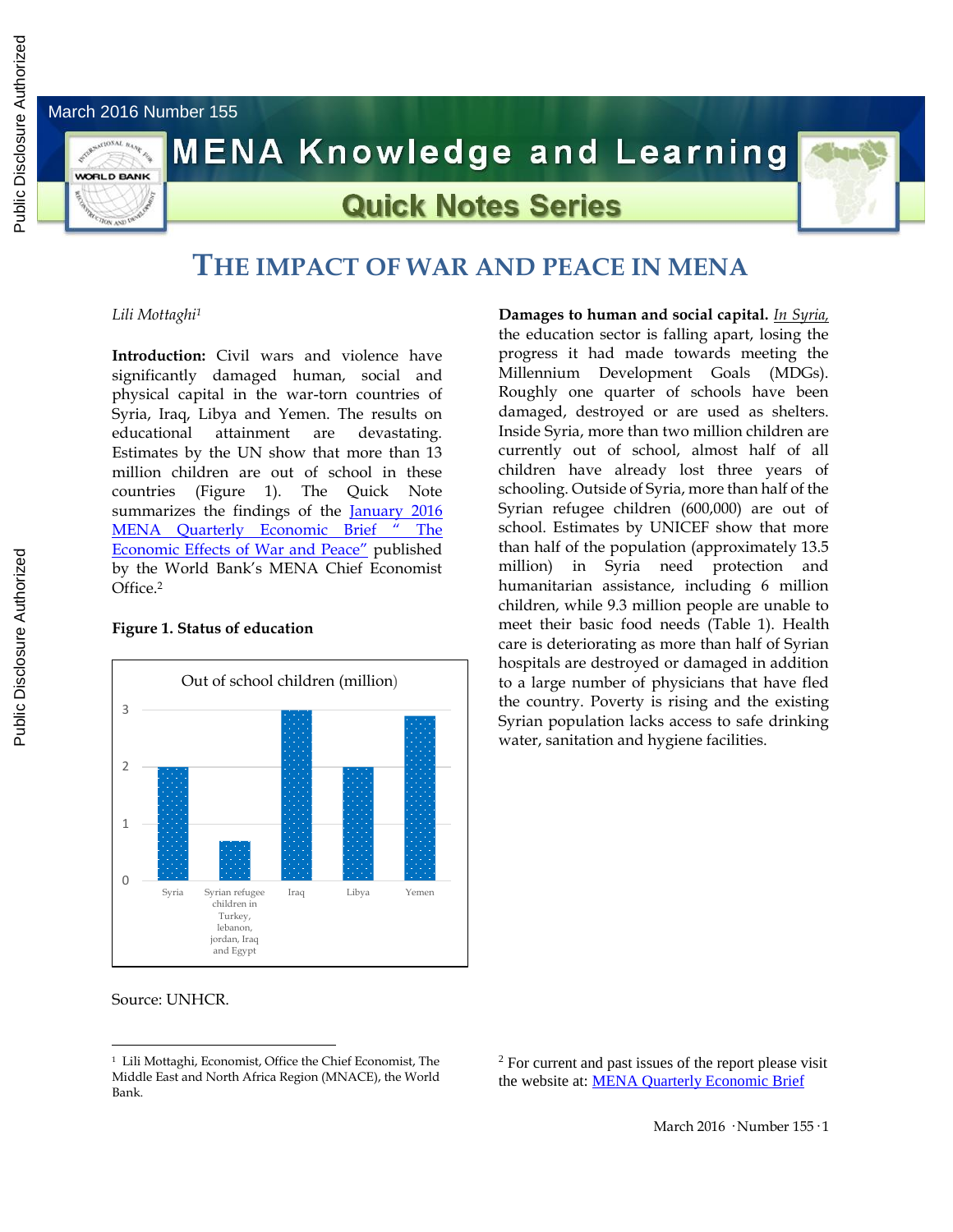| Total affected population *                                | 9,347,000 |  |  |  |
|------------------------------------------------------------|-----------|--|--|--|
| Children affected (Under<br>18)                            | 4,299,620 |  |  |  |
| Pregnant women                                             | 467,350   |  |  |  |
| Children displaced                                         | 2,990,200 |  |  |  |
| Source: UNICEF 2015. Note: (*) revised November 2015.      |           |  |  |  |
| The rest of the figures are calculated based on CBS        |           |  |  |  |
| demographic distribution of 2011 and on UNOHCHR            |           |  |  |  |
| figures - estimate 46% of population are children under 18 |           |  |  |  |
| years old, and 5% are pregnant women.                      |           |  |  |  |

| Table 1. Estimated affected population |
|----------------------------------------|
|----------------------------------------|

*In Yemen*, the situation is extremely fragile and unstable, despite a ceasefire announced in early December 2015. The civil war has led to an almost complete halt in oil and gas production in a country that relies almost exclusively on oil export revenues. The economy has shrunk by a quarter and lack of basic services have further exacerbated human suffering. Capital expenditures are on hold with spending on education, health, water and electricity being affected significantly affecting people and children.

The humanitarian situation in Yemen continues to deteriorate. Yemenis are facing severe shortages of basic services including water, electricity, medicine, and fuel. Estimates show that more than 21.1 million people (more than 80 percent of population) are in need of food, shelter, and healthcare and water aid. Half of them are children and more than 10 percent are Internally Displaced Persons (IDPs). Inflation is skyrocketing. The large fiscal deficit is fully financed through direct borrowing from the Central Bank, escalating the already high inflation in Yemen to over 30 percent in 2015. In addition, the sharp increase in prices of food coupled with loss of jobs and lack of work opportunities have increased poverty and malnutrition among the most vulnerable groups. Poverty data are not available, but the situation has made it difficult for the Yemenis to access basic services, further pushing more people into poverty, currently standing at 80 percent of the population (Poverty line at \$1.90 per day/ppp).

Human capital is badly suffering. More than 3.4 million children are out of school, equivalent to 47 percent of all of Yemen's school-aged children, as the majority of schools are closed or occupied by displaced people, making it difficult for classes to continue. In those governorates where schools are functioning, student registration and attendance is low (between 30-70 percent) due to security problems. For example, in the governorate of Raymah and some districts in Hajjah, a number of schools (more than 10) remain closed due to lack of teachers.

*In Iraq* only, almost 2 million children are out of school and an additional 1.2 million children aged 5 to 14 are at risk of dropping out. These include children in host communities, displaced from their homes, as well as refugee children from Syria. Estimates by UNICEF show that one million children are displaced, 70 percent of whom have already lost an entire year of school. More than 5,300 schools across the country – nearly one in five – have been destroyed, damaged, or converted to shelters for displaced families. In northern Iraq, nearly 14,000 teachers have been forced to flee the violence.

*In Libya,* violence has displaced about 300,000 children and one fifth of the school-aged IDPs do not have access to education. In Jordan, Lebanon and Turkey, Syrian refugee children are unable to attend school because the current educational infrastructure cannot cope with the additional load, or in the case of Turkey, because of language barriers.

**Damages to physical capital.** In addition to the loss in human and social capital, civil wars have directly damaged the stock of physical capital in these countries. There are various estimates for the damages caused by war in Syria, Yemen, Iraq and Libya. The Syria Center for Policy Research estimated the capital stock damage at USD 72 billion in Syria between 2011 to the end of 2014. A separate study estimates Libya's infrastructure needs to be USD 200 billion over the next ten years.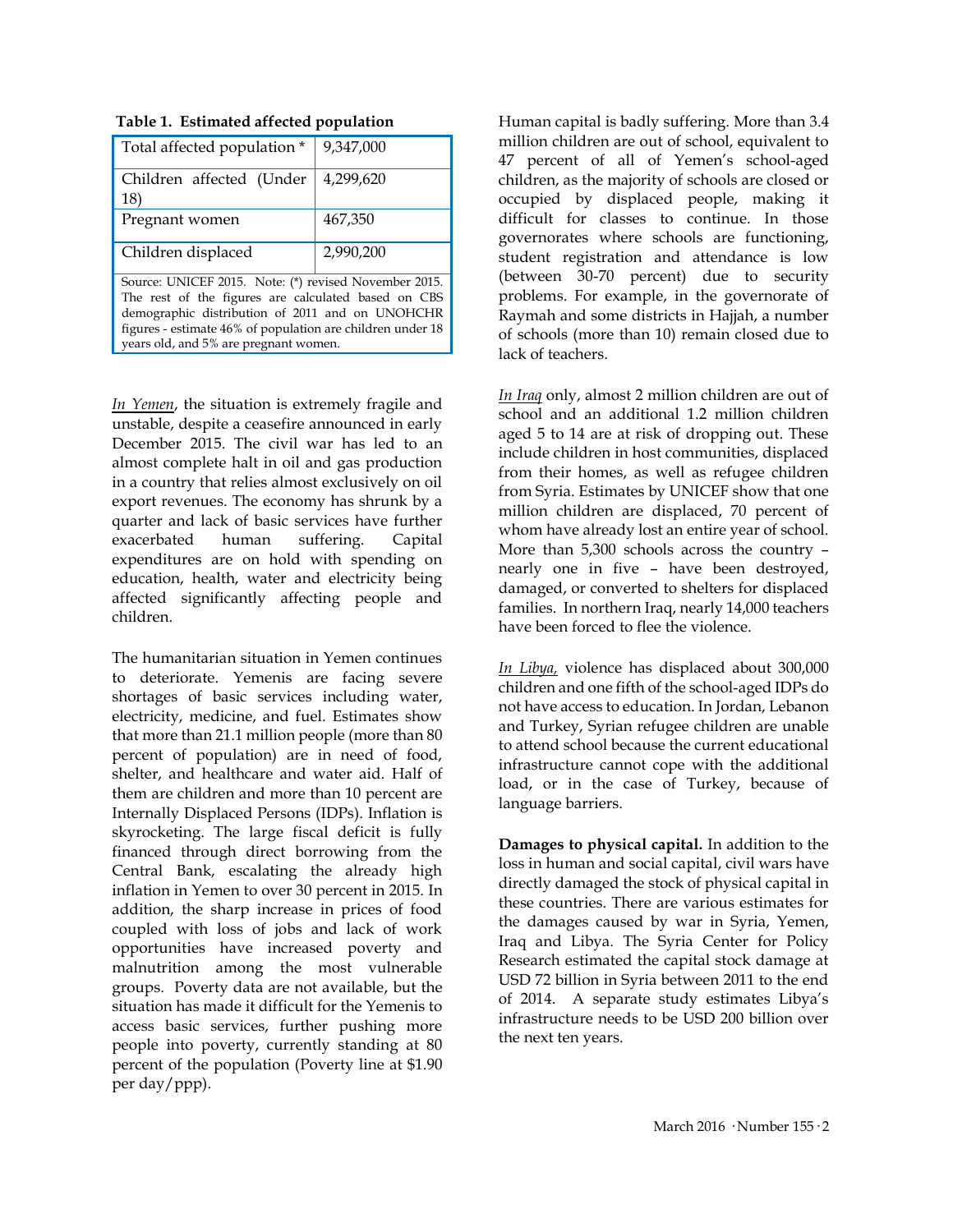The World Bank's preliminary assessment in six war-torn cities in Syria -- Aleppo, Dar'a, Hama, Homs, Idlib, and Latakia--within seven sectors - - housing, health, education, energy, water and sanitation, transport and agriculture-- range between USD 3.6 - 4.5 billion. Aleppo is the most affected city accounting for roughly 40 percent of the estimated damage. Latakia is the least affected city, although it is subject to the increased pressure on infrastructure and services from the increase in IDPs in the city. This assessment reveals that the damage to housing is by far the largest, accounting for more than 65 percent of the total damage.

The World Bank is currently undertaking a similar assessment for Yemen with the collaboration of UN agencies, the European Union, the Islamic Development Bank, and country authorities. The preliminary estimates, based on data as of October 31, 2015, show the damage in four cities--Sana'a, Aden, Taiz and Zinjibar-- over six sectors – education, energy, health, housing, transport, and water and sanitation-- to be in the range of USD 4.0 – 5.0 billion. The most affected sector is housing and serious damage can be observed in health facilities.

**What if there is peace**? Can the economic damage from the civil wars be reversed? An end to the conflicts in MENA will improve macroeconomic indicators through restoring security, increasing investment, and the commencement of reconstruction activity. Social indicators will also improve with growth as well as by the shifting of public resources from military expenses to education and health (Table 2). But the pace and pattern of economic recovery in the short term is typically not smooth, as post-conflict countries inherit a weak economy, damaged physical, human and social capital, widespread poverty and high unemployment, particularly among youth. Evidence suggests that, while in some post-war countries economic recovery and the growth dividend happened immediately, in other cases it took longer (Table 3). For example, ten years after the end of the conflict, per-capita income in Uganda did not regain its level of the early 1970s.

Post-war recovery. Collier (1999) finds some evidence of a "war overhang" effect: some countries continue to have low growth after the war. This is because physical and human capital are severely destroyed and some skills become scarce as people of working-age flee war and violence or are displaced internally. Moreover, the transition from war to peace is likely to remain fragile and in some instances reversible. Estimates show that there is a 39 percent probability that a peace settlement will collapse within the first five years, and a 32 percent probability that it will collapse in the next five years (Collier and Hoeffler, 2004). Angola, Burundi, the Democratic Republic of the Congo, Indonesia, Liberia, Rwanda, Sierra Leone and Sri Lanka, among others, have all experienced renewed violence after the conflicting parties signed peace agreements.

|                             | Pre                              | Conflict | Post     |  |
|-----------------------------|----------------------------------|----------|----------|--|
|                             | conflict                         |          | conflict |  |
|                             | (average annual rates of change) |          |          |  |
| Life expectancy at birth,   | 0.4                              | $-0.5$   | 0.4      |  |
| total (years)               |                                  |          |          |  |
| Mortality rate, infant (per | 3.8                              | 0.6      | 0.0      |  |
| 1,000 live births)*         |                                  |          |          |  |
| Gross primary enrollment    |                                  | $-2.6$   | 3.2      |  |
| rate                        |                                  |          |          |  |
| Gross secondary             |                                  |          |          |  |
| enrollment rate             |                                  | $-1.1$   | 2.1      |  |
| Gross tertiary enrollment   |                                  |          |          |  |
| rate                        |                                  | $-1.5$   | 2.1      |  |
| Education spending (real    |                                  |          |          |  |
| per capita growth,          |                                  | $-4.3$   | 5.4      |  |
| median)                     |                                  |          |          |  |
| Health spending (real per   |                                  | $-8.6$   | 5.1      |  |
| capita growth, median)      |                                  |          |          |  |

**Table 2. Social indicators for selected post conflict countries**

Sources: IMF (2002). \* Average annual rate of change indicates rate of improvement of the infant mortality. Note: The analysis is based on a cross-country data set for 45 countries, of which about two-thirds were not afflicted by conflict and terrorism, using five-year averages of annual data over 1980-99. Sample includes all the low-, lowermiddle-, and upper-middle-income countries affected by armed conflict. Income categories are based on World Bank criteria, in terms of level of 1998 GNP per capita. For low-income, USD 760 or less; for lower-middle-income, USD 761-USD 3,030; and for upper-middle income, USD 3,031-USD 9,360.